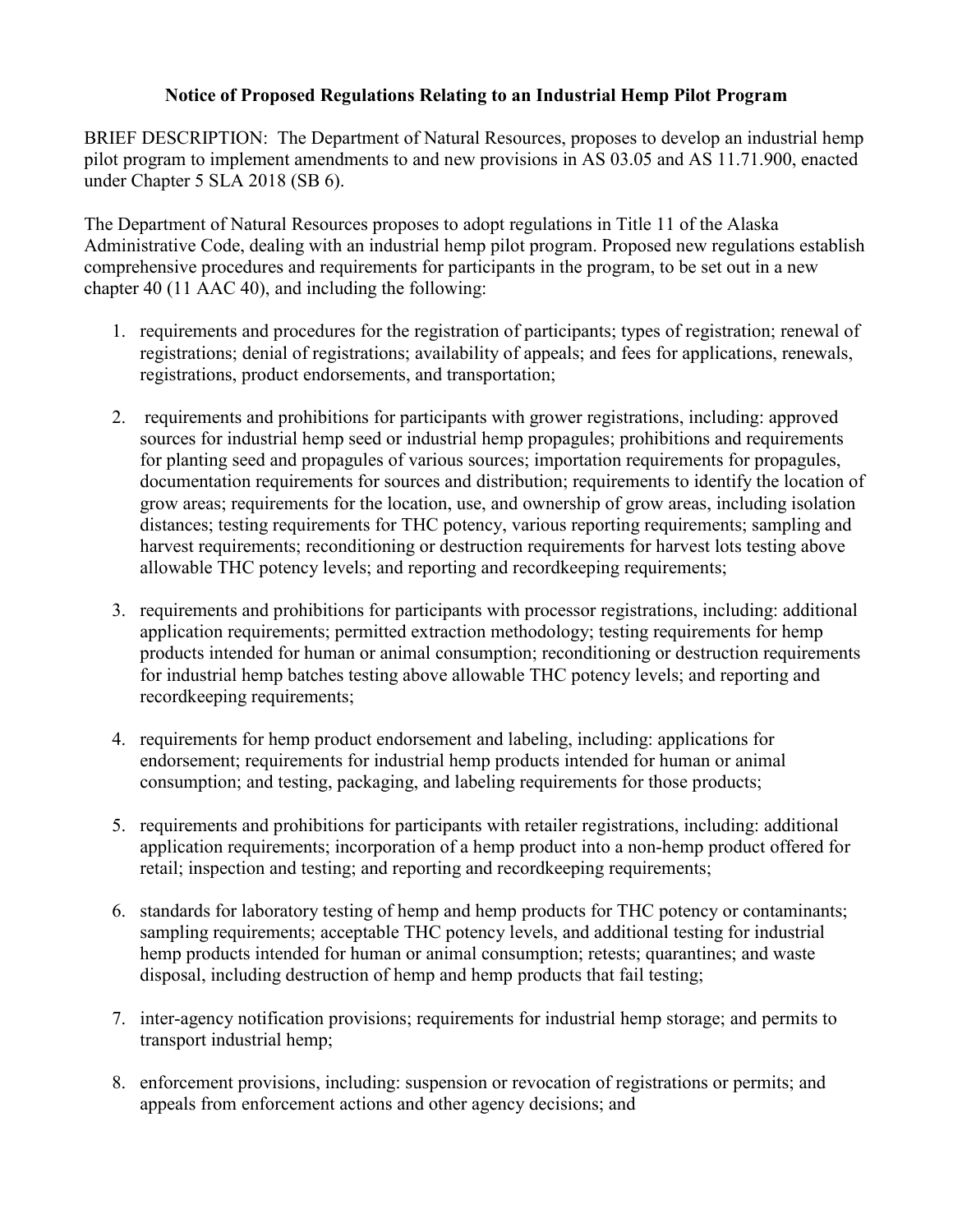9. provisions relating to public records; and definitions of terms used in the regulations.

You may comment on the proposed regulations, including the potential costs to private persons of complying with the proposed regulations, by submitting written comments to Robert Carter, Division of Agriculture at 5310 South Bodenburg Spur, Palmer, Alaska 99645. Additionally, the department will accept comments by facsimile at 907-746-1568 and by electronic mail at industrial hemp@alaska.gov. Comments may also be submitted through the Alaska Online Notice System by accessing this notice on the system at [http://notice.alaska.gov/,](http://notice.alaska.gov/) and using the comment link**. The comments must be received not later than 5:00 p.m. on Tuesday July 3rd, 2019.** Comments received after this deadline will not be considered by the department.

You may submit written questions relevant to the proposed action to Robert Carter, at Division of Agriculture, 5310 South Bodenburg Spur Road, Palmer Alaska 99645, or by email at [industrialhemp@alaska.gov](mailto:industrialhemp@alaska.gov) . **The questions must be received at least 10 days before the end of the public comment period.** The department will aggregate its response to substantially similar questions and make the questions and responses available on the Alaska Online Public Notice system and on the Division of Agriculture's website at www. [http://plants.alaska.gov](http://plants.alaska.gov/) . The department, may, but is not required to, answer written questions received after the 10-day-cut-off date but before the end of the comment period.

If you are a person with a disability who needs a special accommodation in order to participate in this process, please contact Robert Carter at 907-745-4469 or at 907-745-8127, no later than 10 days prior the end of public comment, to ensure a necessary accommodation can be provided.

A copy of the proposed regulations are available on the Alaska Online Public Notice system or by contacting Robert Carter at 907-745-4469 or 907-745-8127 or go to www[.http://plants.alaska.gov.](http://plants.alaska.gov/) After the public comment ends, the department will either adopt the proposed regulation changes or other provisions dealing with the same subject, without further notice, or decide to take no action. The language of the final regulations may be different from that of the proposed regulations. **You should comment during the time allowed in your interests could be affected.** Written comments and questions received are public records and are subject to public inspection.

**Statutory Authority**: AS 03.05.010; AS 03.05.027; AS 03.05.030; AS 03.05.040; AS 03.05.050; AS 03.05.076; and AS 03.05.077

**Statutes being Implemented, Interpreted, or Made Specific:** AS 01.10.060; AS 03.05.010; AS 03.05.027; AS 3.05.030; AS 03.05.040; AS 03.05.050; AS 03.05.076; AS 03.05.077; AS 03.05.078; AS 03.05.079; AS 3.05.090; AS 03.05.100; AS 11.45.50.561 and AS 11.71.900.

**Fiscal Information:** The proposed regulations are not expected to require an increased appropriation.

Date  $05/31/2019$ 

David W. Schade Director, Division of Agriculture, Department of Natural Resources

The Department of Natural Resources, Division of Agriculture keeps a list of individuals and organizations who are interested in the regulations implementing the Alaska Industrial Hemp Pilot Program. The Department automatically sends a Notice of Proposed Regulations to individuals and organizations who are interested in the regulations of the Department of Natural Resources, Division of